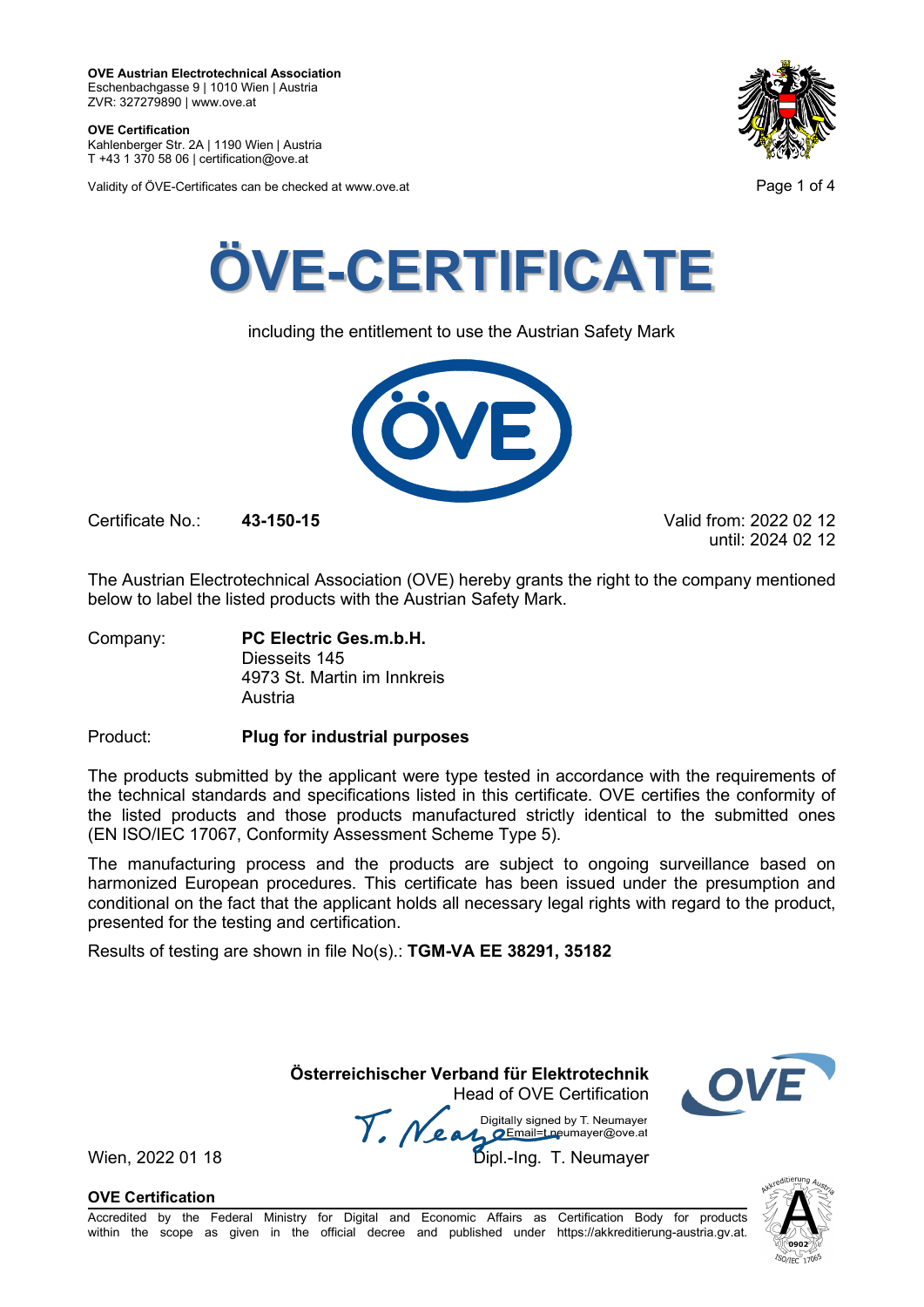

### **Manufacturer:**

PC Electric Ges.m.b.H. Diesseits 145 4973 St. Martin im Innkreis Austria

### **Factory location(s):**

**OVE Certification**

PC Electric Ges.m.b.H. Diesseits 145 4973 St. Martin im Innkreis Austria

## **Tested and certified according to:**

ÖVE/ÖNORM EN 60309-1:2013-03-01 ÖVE/ÖNORM EN 60309-2:2013-03-01

This certificate is the basis for the EU Declaration of Conformity and the CE Marking by the manufacturer or his agent and shows the conformity of the certified product(s) with the listed standards as defined by the **EU Low-Voltage Directive 2014/35/EU**. For the presumption of conformity according to Art. 12 with the safety objectives according to Art. 3 of the Directive, transitional periods given in the Official Journal of the European Union have to be observed.

# **Product: Plug for industrial purposes**

| <b>Type designation:</b><br>Rating:                                                           | Trademark:                    |
|-----------------------------------------------------------------------------------------------|-------------------------------|
| 033<br>Insulating voltage: 690 V<br>$2P+PE$<br>IP 67 or IP 66/IP 67<br>see typelist           | PCE / ELCEE / SIROX / METECEE |
| 034<br>Insulating voltage: 690 V or 1000 V<br>$3P+PE$<br>IP 67 or IP 66/IP 67<br>see typelist | PCE / ELCEE / SIROX / METECEE |
| 035<br>Insulating voltage: 690 V<br>$3P+N+PE$<br>IP 67 or IP 66/IP 67<br>see typelist         | PCE / ELCEE / SIROX / METECEE |

်၀902 **SO/IEC** 

Certificate No.: 43-150-15

Date: 2022 01 18 Page 2 of 4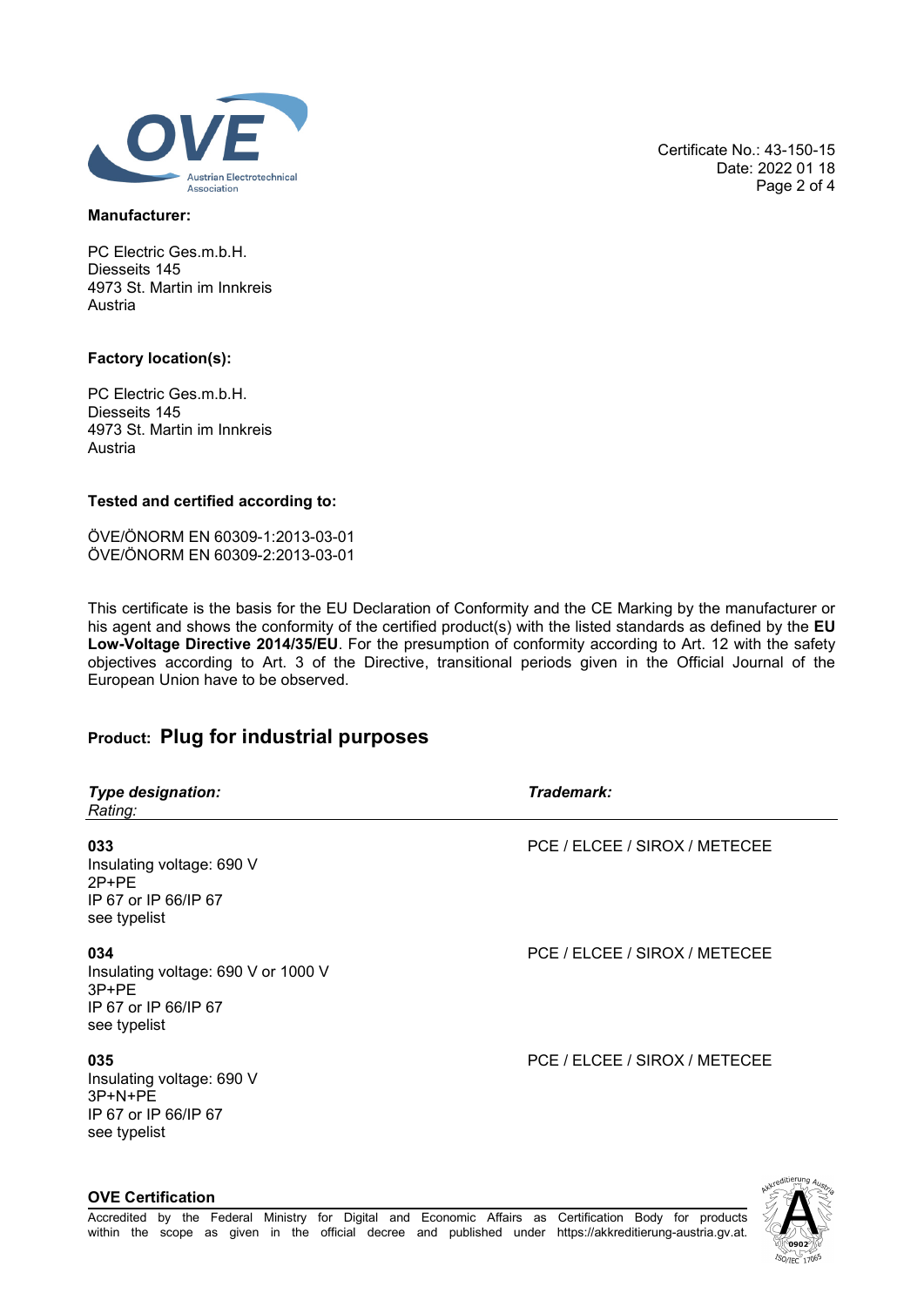

Insulating voltage: 690 V 2P+PE IP 67 or IP 66/IP 67 see typelist

Insulating voltage: 690 V or 1000 V 3P+PE IP 67 or IP 66/IP 67 see typelist

Insulating voltage: 690 V 3P+N+PE IP 67 or IP 66/IP 67 see typelist

Insulating voltage: 690 V 2P+PE IP 44 see typelist

Insulating voltage: 690 V or 1000 V 3P+PE IP 44 see typelist

Insulating voltage: 690 V 3P+N+PE IP 44 see typelist

Insulating voltage: 690 V 2P+PE IP 44 see typelist

Insulating voltage: 690 V or 1000 V 3P+PE IP 44 see typelist

Insulating voltage: 690 V 3P+N+PE IP 44 see typelist

# **OVE Certification**



Certificate No.: 43-150-15 Date: 2022 01 18 Page 3 of 4

**0332** PCE / ELCEE / SIROX / METECEE

# **0342** PCE / ELCEE / SIROX / METECEE

**0352** PCE / ELCEE / SIROX / METECEE

**0331** PCE / ELCEE / SIROX / METECEE

**0341** PCE / ELCEE / SIROX / METECEE

**0351** PCE / ELCEE / SIROX / METECEE

**03321** PCE / ELCEE / SIROX / METECEE

**03421** PCE / ELCEE / SIROX / METECEE

**03521** PCE / ELCEE / SIROX / METECEE